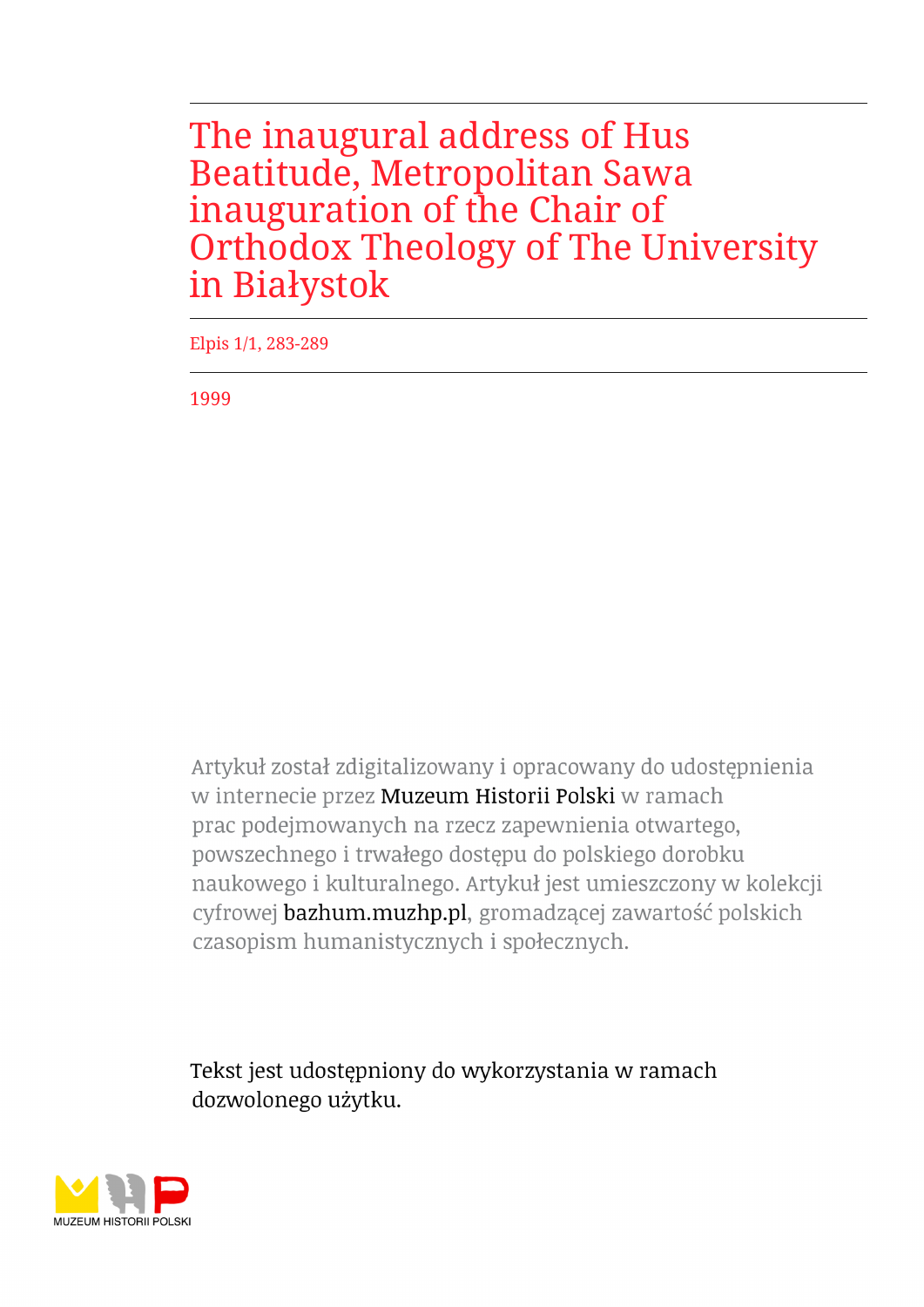## **THE INAUGURAL ADDRESS OF HIS BEATITUDE, METROPOLITAN SAWA INAUGURATION OF THE CHAIR OF ORTHODOX THEOLOGY OF THE UNIVERSITY IN BIAŁYSTOK**

**Your Magnificence, Rector of the University in Białystok Representatives of the High Senate Your Excellencies: Madam Wojewodo Mr. President Esteemed brothers in the clergy Ladies and Gentlemen**  $\ddot{\cdot}$ 

Today, in this university auditorium, we are experiencing a most unusual event, an historic event, which bespeaks not only of Białystok and the Region of Białystok, but which bespeaks of the history of our Polish Orthodox Church and of our Polish Commonwealth. Today we are inaugurating the Chair of Orthodox Theology of the University in Białystok. This means that a new stage in the development of Orthodox Theology in Poland is beginning, and is an indefeasible witness of the progress which has been accomplished in the process of the normalization of the conditions of life in our country. This fact has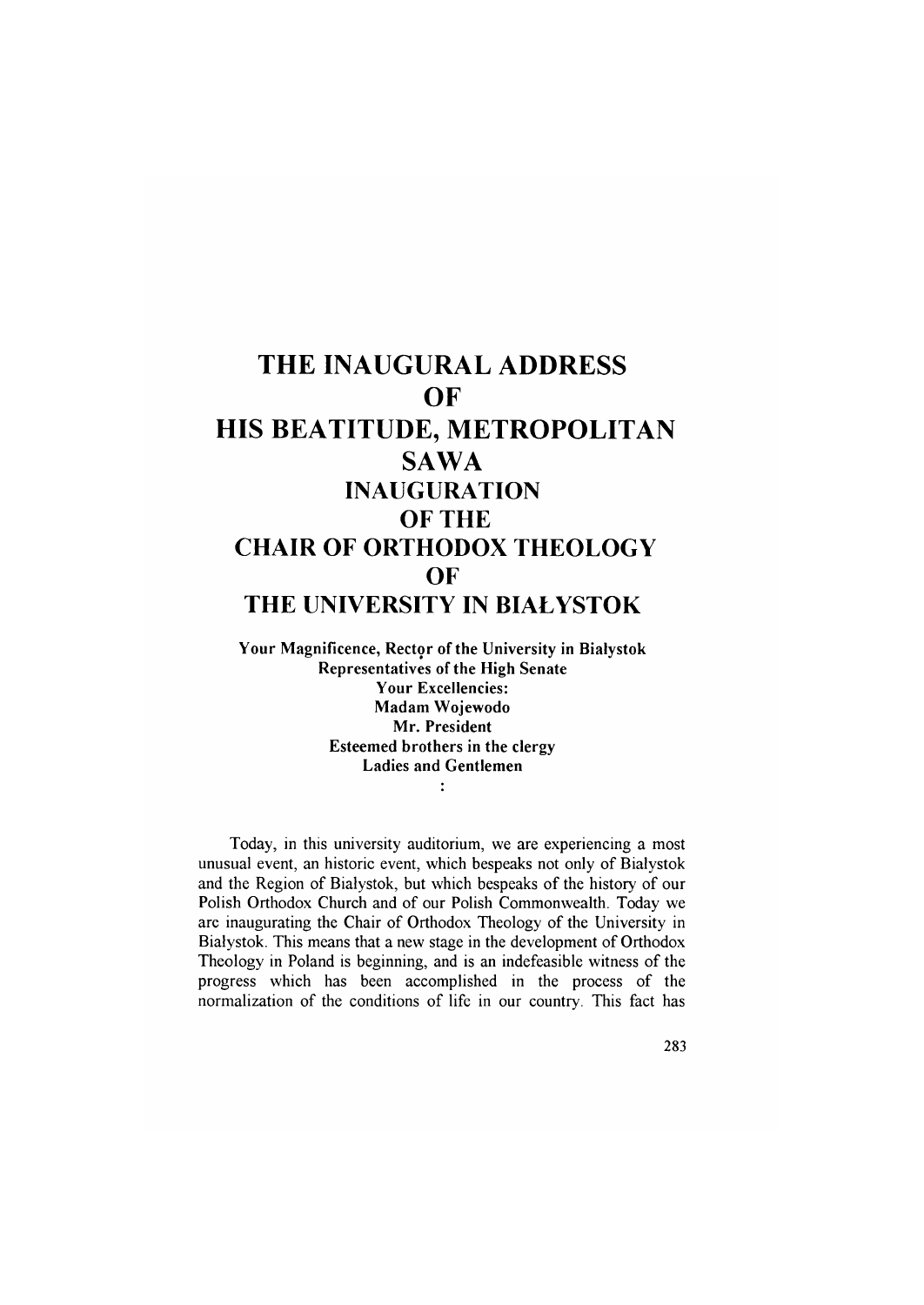untold meaning for the Orthodox Church, but also expresses the new singularity of this particular university itself. Today this university becomes an authentic "university", in the full meaning of the term, as it was understood in the founding of all the great and venerable universities of Europe, all of which expounded the theology of the respective Catholic, Protestant and Orthodox Churches. The University in Białystok thus is elevated in dignity. The meaning of this is invaluable and incalculable, all the more so, because the University of Białystok is situated on this specific territory which is the Region of Białystok, a region which is diverse religiously and ethnically. This City of Białystok is the largest agglomeration of Orthodox Christians in all of Poland, not to mention the entire Southeast of the Województwo of Podlasie.

Thanking Almighty God for this gift, I feel obliged, at this inauguration of the Chair of Orthodox Theology of the University in Białystok, to express the most sincere words of gratitude to His Magnificence, Professor Adam Jamroz, Rector of the University in Białystok, as well as to the High Senate, for passing the resolution calling for the establishment of this Chair of Orthodox Theology. So too, the Ministry of Education for granting it's permission to open this Chair, as well as the authorities of the Województwo of Podlasie and of the City of Białystok, and everyone who supported the ideal of opening this Chair of Orthodox Theology.

In this joyous evening, in a most particular way, I wish to express our gratitude to Mr. Jerzy Giedrojć, for his significant openness and support of the ideal of calling for the Chair of Orthodox Theology specifically here, in Białystok. May God reward him and everyone for thier contribution. The prayers of the Orthodox Church are with you.

The teaching of theology, from the very inception of organized education, was an integral part of an university education. This is as it was throughout all of Christian history, and this is as it still is in democratic societies.

The particular development of the theological sciences was marked in the period between the XHth and the XVth centuries. It was during this period that the first university in Poland was founded, in the year 1364, in Krakow. The university had fourty-two chairs; eleven of them were theological. This university radiated in the humanistic and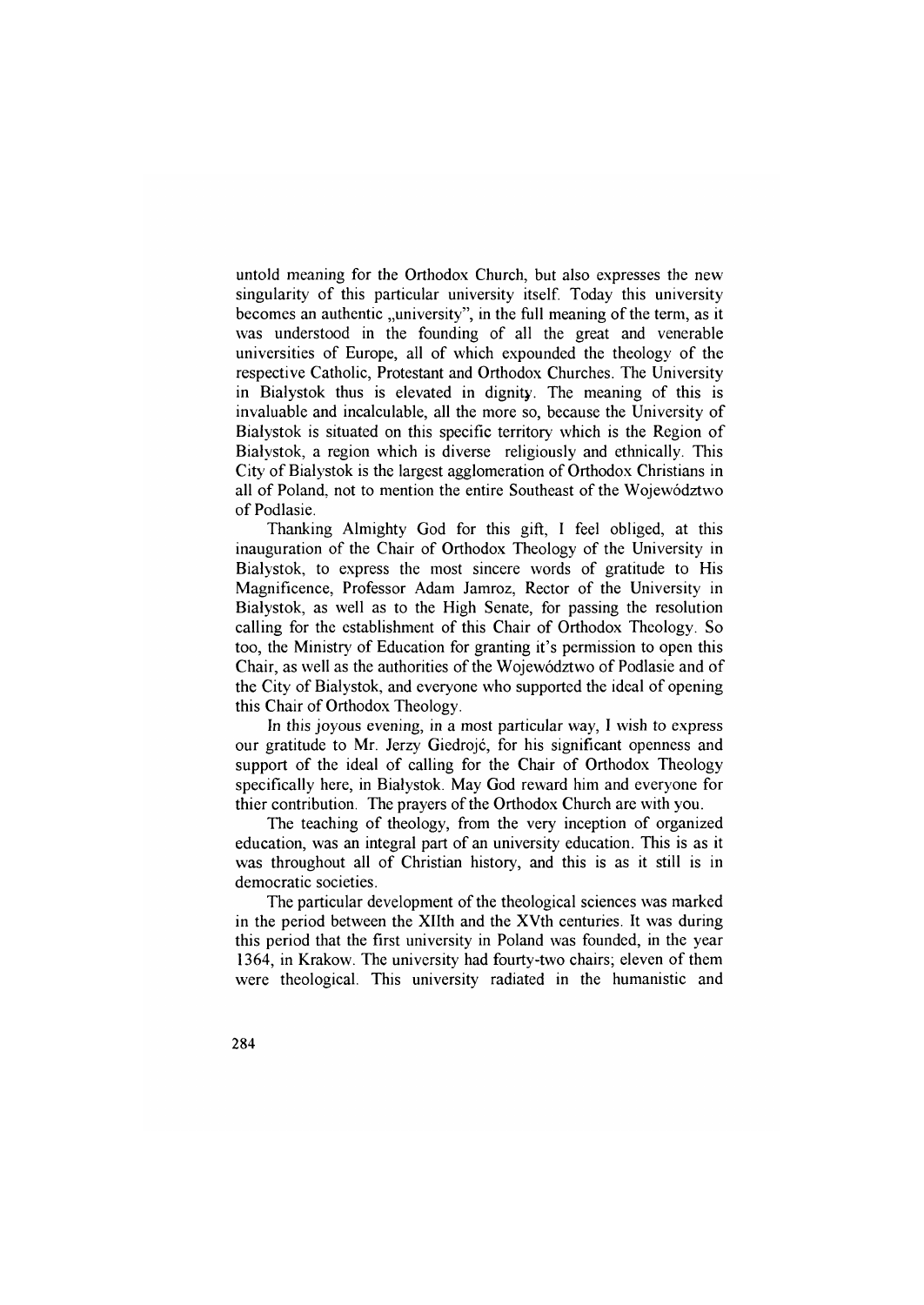theological sciences. In the XVth century the university could boast such names as Mateusz of Krakow, who advocated the Reformation, Jakub of Paradyż, Pawel Włodkowic, as well as Jan Długosz and Franciszek Skoryny who played an important role in the Commonwealth.

Of a similar character were the Acadamies of Ostrog and Kiev. Piotr Mohyla, comprehending the significance of the theological sciences established his Orthodox Theological College in 1631, which later expanded into the Mohileanum Acadamy, which eminated theologians to all of Europe.

The role of the universities and of the theological sciences was appreciated by all our kings, bishops, aristocrates and noblemen. One of the points in the Cossack Instruction to the Sejm of the Commonwealth, in 1670, pertained to the equality of the Orthodox Acadamy with the Jagiellonian University and the University of Vilnius. Furthermore, Piotr Doroszenko demanded that the king grant his permission for the erection of a center of higher education in Lvov, which would ..Give preference to the Ruthenian peoples".

Theology was also taught in the schools conducted by the Orthodox Brotherhoods. Such great names as Cyril Lukaris, Jan Borecki, Melecjusz Smotrycki exposed the theological sciences in the school of the Orthodox Brotherhood in Vilnius, founded in 1584. The graduates of these schools would later occupy the highest offices in the Orthodox Church.

Let us not forget that theology was always regarded as being the "Crown of all knowledge". What then is theology, and what is its mission?

Theology is the knowledge of God which comes from God, leads toward God, and is for God. This is how Orthodox Dogma understands Sacred Theology. It's mission is to expose that which pertains to the Divine, and those truths which God revealed to mankind. Theology has it's foundation in Divine Revelation, it enlists the soul and the intellect, and serves to build harmony and order in the theologian, in mankind, and in the world; this implies that the study of theology has profound influence on human life, in every capacity; on man's religious, moral and social life. Theology satiates the hunger of the intellect, whereas it answers all the questions of the human mind: Who am I? Where do I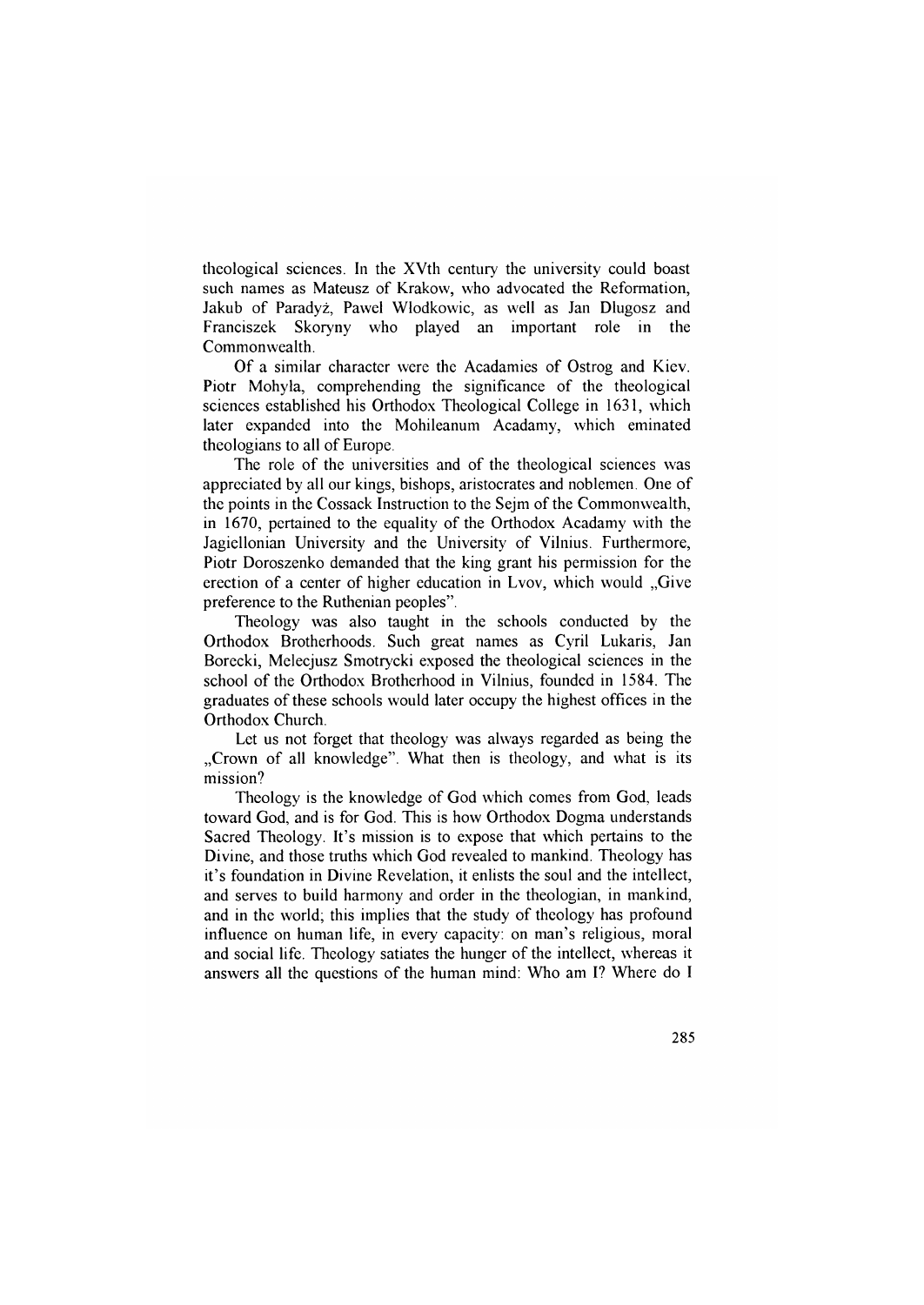come from? Why was I created? To what purpose does the world exist? What is the meaning of life? Etc. Theology answers all these questions, while, at the same time, reveals the transcendental dimension of mankind, showing the dignity of mankind which is due to his unique relationship with God. This is revealed in the fact that man was created ..In the Image and Likeness of God".

Man, therefore, is a person of exceptional value. Theological truths help the person to realize this value, and to understand the meaning of his life, not only of his life here on this Earth, but also in the dimension of eternity, and together with all other persons he is on the road toward attaining the fullness of his humanity and that which we consider happiness. From this we can understand the place of sacred theology together with the other sciences, as well as the place of sacred theology among the other sciences in the coursework of the university.

Orthodox Theology has been taught, and continues to be taught, at the universities of Greece, Romania, Bulgaria, Serbia, Finland, Slovakia, at Oxford and in Munich. In 1990, Orthodox Theology returned to the universities of Russia. Professor Hamilkar Alivizatos, at the Ist Conference of Orthodox Theology, which was held in Athens in 1936, noting the presence of Orthodox Theology Chairs and Sections at the various universities stated, "At the beginning of the XIXth century, Orthodox Theology gainned it's proper position in the universities of Orthodox nations, which is very important and reflects the level of contemporary culture."

At that same conference, the Rector of the University of Athens, Professor Giorgios Papamichael said:

"Our University of Athens, from it's inception, had a Section of Sacred Theology, which gives testimony to the fact that the Church of Greece alone could not have consolidated the work of theologians by only individual and disjoint theological activity (...). It is clear that the scientific exposition of theology is able to make progress primarily in the context of the university. Furthermore, it is clear that the university itself would not have the right to be considered perfect or complete, as a place of higher education, were it not for the place of sacred theology on a par with the other subjects which are taught at the university. For this reason, the Department of Theology of the University of Athens, is under the same roof as the other departments of the university; is on a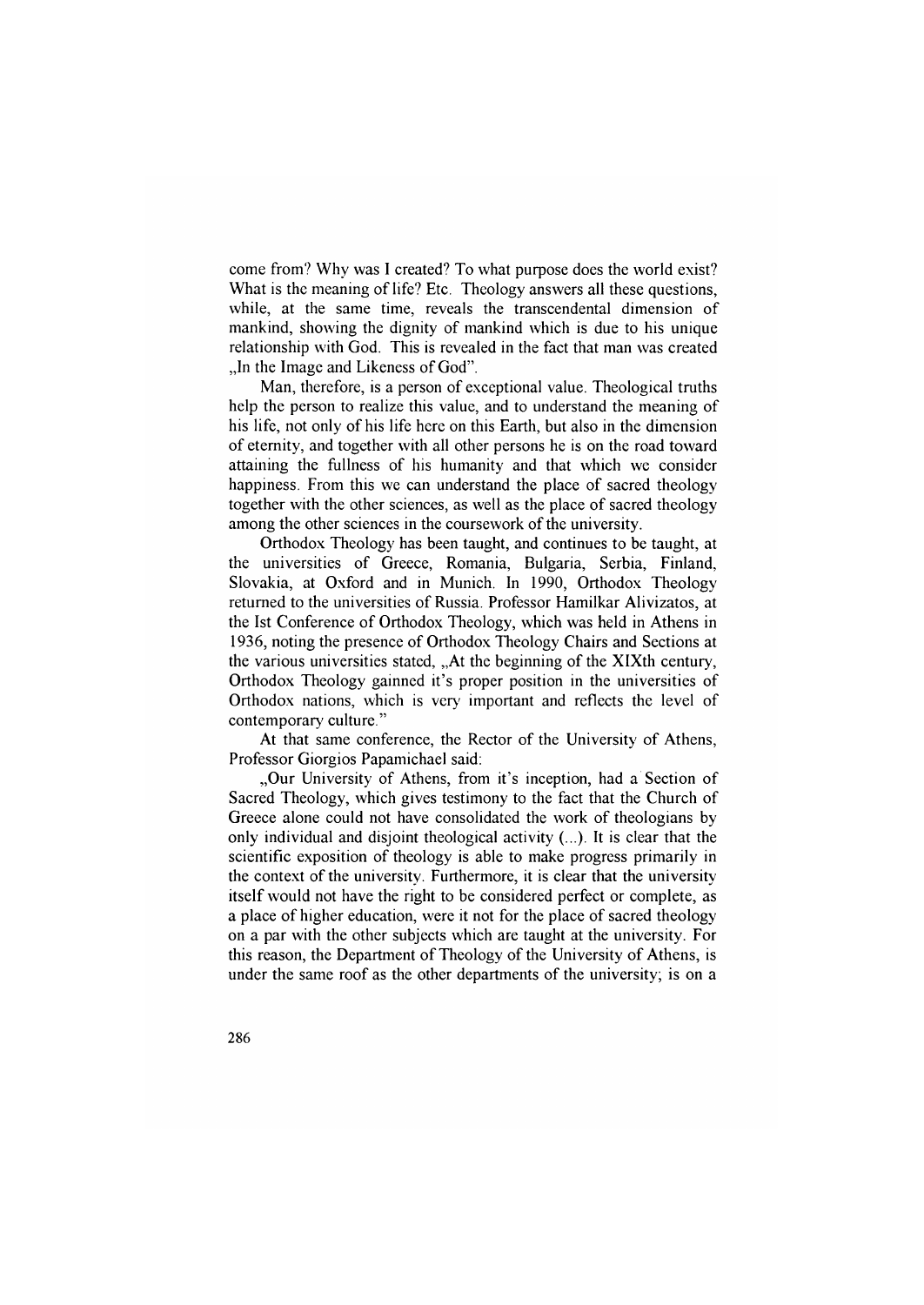par with all the other departments of the university; is perceived by our academicians as being in every way equal in dignity with all the other departments of the university; and in the academic conscience, being free from prejudice, consideres it proper, to regard sacred theology as having the most honorable of all positions among the humanistic sciences (...). Due to this cooperation of the sciences, the university is able to provide for the hunger of the human soul for truth  $(...)$ . Our university, cognizant of the pinnacle role which our Department of Theology has played in the progress of science, accredits the Department of Theology with the first place among all our departments" *("Elpis*" 11:1937, pp. 52-54).

Inaugurating the Chair of Orthodox Theology of the University in Białystok, I am behoved to recall the day of February  $8<sup>th</sup>$ , 1925, seventy-four years ago, when the College of Orthodox Theology of the University of Warsaw was openned, and which was to work effectively until the outbreak of World War II. The College of Orthodox Theology of the University of Warsaw played a venerable role in the life of the Orthodox Church in Poland and throughout the world. It was considered to be one of the best schools of Orthodox Theology in the world. Among it's professors were the most renowned names; among them: Nicholas Arseniev, Archimandrite (St.)Gregory Peradze, Jan Ogijenko, Michael Zyzykin, and others. The graduates of the College of Orthodox Theology of the University of Warsaw came to occupy the most distinguished offices and became the leaders of the Orthodox Church in Poland, Russia, Romania, Bulgaria, Constantinople, Serbia and America. We pray that God will grant us His blessing, that the Chair which we are inaugurating today will be equally fruitious and will be a worthy continuation of the legacy to which we are heir.

The Chair of Orthodox Theology of the University in Białystok inaugurates it's work with a staff of five members. They will be disseminators of Orthodox dogmatic theology, pastoral theology, practical theology, ecumenical theology, and history. At the very beginning, they will provide informational service to anyone and everyone interested in becoming familiar with the science of Orthodox Theology. In the future, aside from theology, the Chair is going to be working toward preparing students for work in the Church, this including catechists, staff workers, and social workers. These are the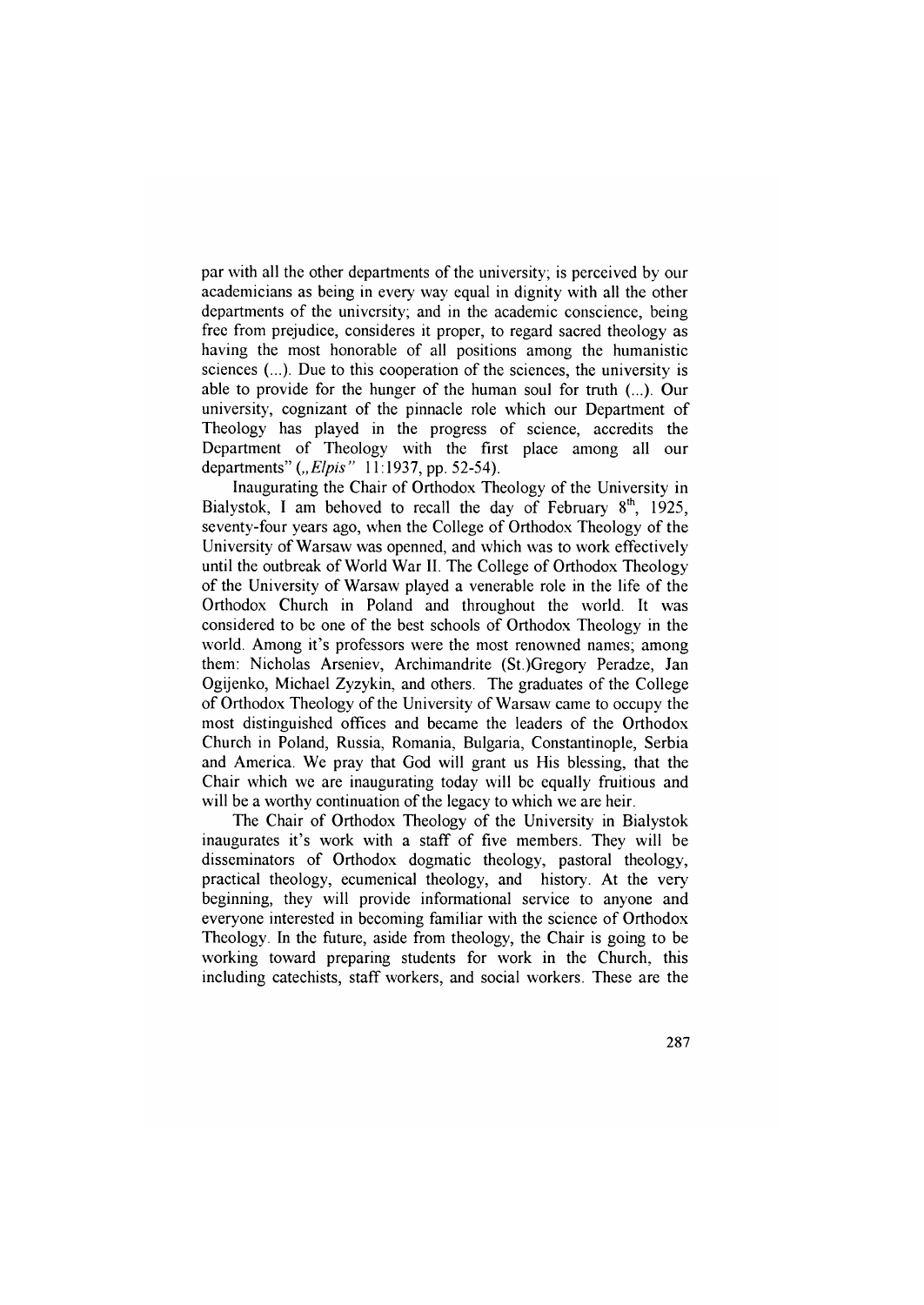needs of our age; our Church is eager to meet these contemporary needs.

The Chair of Orthodox Theology desires to serve everyone with openness and understanding, but particularly, to be a source of encouragement in the pursuit of further development and scholarly work, especially as regards theologians and clergymen, but inclusive of all those who are filled with the fire of living faith.

We desire, in a spirit of service, to be open to the needs of our neighbours in the East. We desire to fullfill our scholarly and didactic role by extending ourselves to the community-at-large, through meetings, lectures, and publications; all of which aught to serve toward uniting people and expanding their intellectual horizons, while serving the scientific subject of faith and life. Our times are witness to legion anomalisms, expressed in disturbing social phenomena, whose foundation is a false conception of spirituality, with an admixture of paganistic ascription.

In it's scholarly, scientific and didactic work, the Chair of Orthodox Theology of the University in Białystok intends to provide representation of the contribution of the Orthodox Church, through lectures, seminars, symposia, and the so called "practical activities". We shall work toward developing cooperation between the staff of the Chair of Orthodox Theology and the remaining staff of the university, as well as all the young people who are students of the university, in a spirit of faith and love, in accordance with the words of Saint John the Apostle: "Let us love one another, whereas love comes from God and anyone who engages in love, knows God" (I Jn. IV: 7).

The program of the Chair of Orthodox Theology will be carriedout, under the supervision of the Rector and Senate of the university, in strict cooperation with the Church, cultivating it's millenial wisdom and traditions.

With unwaivering faith in Divine assistance, and with the aforementioned convictions, the Chair of Orthodox Theology of the University in Białystok begins it's work with the belief that God's blessing, and the help of well-disposed souls goes with us and shall steadfastly abide by us, in this honorable endeavour.

I thank each and everyone for your presence, and for being with us, to share with us our joy. This is our mutual joy. May God reward you!